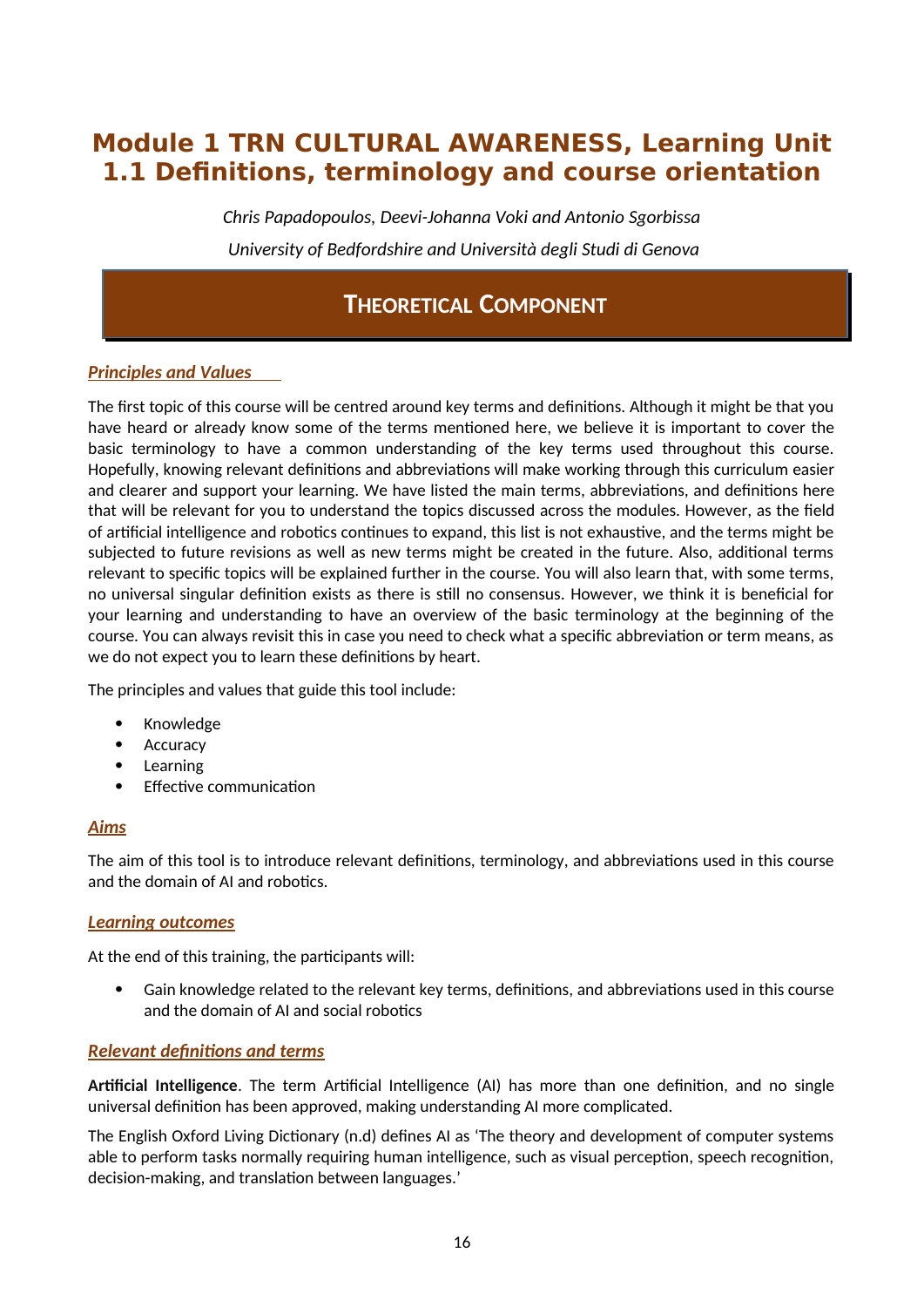The term has been argued to originate from John McCarthy. He defined it as "the science and engineering of making intelligent machines" in 1956 at the Dartmouth Artificial Intelligence conference that gave birth to the field of AI. McCarthy also offered an updated definition for the term: "it is the science and engineering of making intelligent machines, especially intelligent computer programs. It is related to the similar task of using computers to understand human intelligence, but AI does not have to confine itself to biologically observable methods" ([McCarthy, 2007; p2\)](http://jmc.stanford.edu/articles/whatisai/whatisai.pdf).

In 1980, Searle differentiated between weak AI and strong AI (Searle, 1980). IBM describes weak or narrow AI as AI focussing on specific autonomous driving tasks, giving recommendations (Apple's Siri), etc. Strong AI, however, would either equal human intelligence or even supersede it – which still is pure Science Fiction (IBM 2020)

Other AI definitions have also been proposed. For example, [Holzinger et al](https://wires.onlinelibrary.wiley.com/doi/epdf/10.1002/widm.1312) (2019) write that AI is "perhaps the oldest field of computer science and very broad, dealing with all aspects of mimicking cognitive functions for real-world problem solving and building systems that learn and think like people." Although many AI definitions exist, the main themes are often related to intelligence, computer science, engineering, and problem-solving.

**Companion robot.** A companion robot is a robot that can have various appearances (for example, a pet, a humanoid), recognize speech and touch, listen, and detect sound. Companion robots are designed to improve physical and psychological well-being, independence, and quality of life by offering companionship and assisting with daily life ([Kim et al., 2021](https://www.ncbi.nlm.nih.gov/pmc/articles/PMC8593639/)).

**Culture.** All human beings are cultural beings. Culture is the shared way of life of a group of people that includes beliefs, values, ideas, language, communication, norms, and visibly expressed forms such as customs, art, music, clothing, and etiquette. Culture influences individuals' lifestyles, personal identity, and their relationship with others both within and outside their culture. Cultures are dynamic and ever changing as individuals are influenced by, and influence their culture, by different degrees ([Papadopoulos,](https://books.google.co.uk/books?id=sipVCwAAQBAJ&printsec=frontcover&hl=et#v=onepage&q=compass&f=false) [2006, p 10\)](https://books.google.co.uk/books?id=sipVCwAAQBAJ&printsec=frontcover&hl=et#v=onepage&q=compass&f=false).

**Cultural awareness.** The degree of awareness we have about our own cultural background and cultural identity. This helps us to understand the importance of our cultural heritage and that of others and makes us appreciate the dangers of ethnocentricity. ([Papadopoulos, 2006\)](https://books.google.co.uk/books?id=sipVCwAAQBAJ&printsec=frontcover&hl=et#v=onepage&q=compass&f=false).

**Culturally competent compassion.** The human quality of understanding the suffering of others and wanting to do something about it using culturally appropriate and acceptable nursing interventions. This takes into consideration both the patients' and the carers' cultural backgrounds as well as the context in which care is given [\(Papadopoulos, 2011\)](https://www.researchgate.net/publication/303885059_Courage_Compassion_and_Cultural_Competence_The_Anna_Reynvaan_Lecture_2011?_iepl%5BgeneralViewId%5D=yhV21bGZnkjrK3PdAUFayhWJxbdyCA5u151W&_iepl%5Bcontexts%5D%5B0%5D=searchReact&_iepl%5BviewId%5D=w1qPR81SRTbBSJYMoXa3g4iPMlqOXLBJCVWj&_iepl%5BsearchType%5D=publication&_iepl%5Bdata%5D%5BcountLessEqual20%5D=1&_iepl%5Bdata%5D%5BinteractedWithPosition1%5D=1&_iepl%5Bdata%5D%5BwithoutEnrichment%5D=1&_iepl%5Bposition%5D=1&_iepl%5BrgKey%5D=PB%3A303885059&_iepl%5BtargetEntityId%5D=PB%3A303885059&_iepl%5BinteractionType%5D=publicationTitle).

**Cultural Competence.** The capacity to provide effective healthcare taking into consideration people's cultural beliefs, behaviours, and needs. Cultural competence is the synthesis of a lot of knowledge and skills which we acquire during our personal and professional lives and to which we are constantly adding. [\(Papadopoulos, 2006](https://books.google.co.uk/books?id=sipVCwAAQBAJ&printsec=frontcover&hl=et#v=onepage&q=compass&f=false)).

**Cultural Knowledge.** It derives from a number of disciplines such as anthropology, sociology, psychology, biology, nursing, medicine, and the arts, and can be gained in a number of ways. Meaningful contact with people from different ethnic groups can enhance knowledge around their health beliefs and behaviours as well as raise understanding around the problems they face ([Papadopoulos, 2006](https://books.google.co.uk/books?id=sipVCwAAQBAJ&printsec=frontcover&hl=et#v=onepage&q=compass&f=false)).

**Cultural Sensitivity.** Cultural sensitivity entails the crucial development of appropriate interpersonal relationships with our clients. An important element in achieving cultural sensitivity is how professionals view people in their care. Unless clients are considered as true partners, culturally sensitive care is not being achieved ([Papadopoulos, 2006\)](https://books.google.co.uk/books?id=sipVCwAAQBAJ&printsec=frontcover&hl=et#v=onepage&q=compass&f=false).

**Health**. World Health Organization ([2006, p1\)](https://apps.who.int/iris/handle/10665/151605) defines health as "a state of complete physical, mental and social well-being and not merely the absence of disease and infirmity." Health also refers to a state of wellbeing that is culturally defined, valued, and practised and which reflects the ability of individuals (or groups)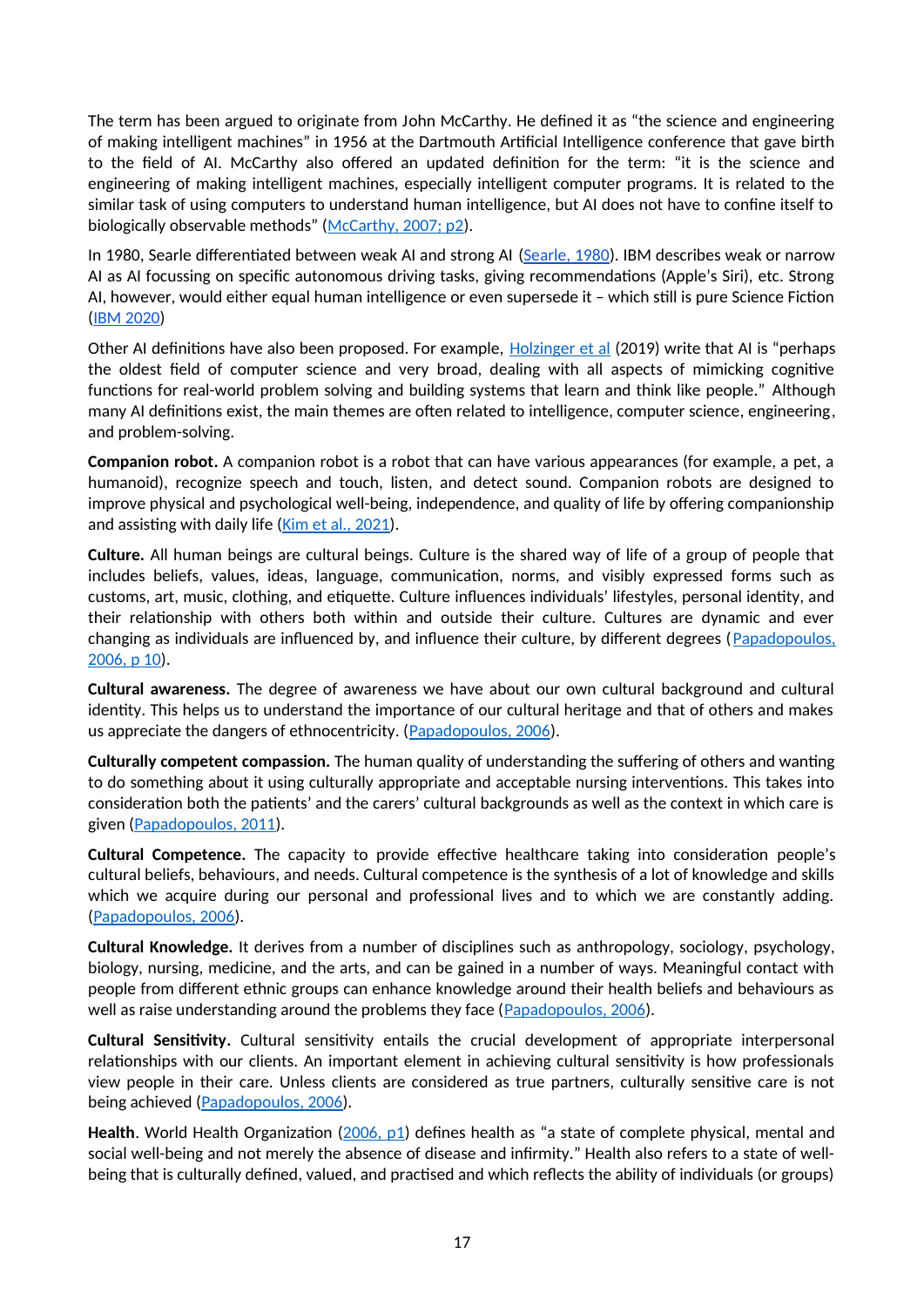to perform their daily role activities in culturally expressed, beneficial, and patterned lifeways ([Leininger](https://repository.library.georgetown.edu/handle/10822/842905) [1991](https://repository.library.georgetown.edu/handle/10822/842905))\*.

**Healthcare robot.** Healthcare robots are these robots used in the healthcare setting and are designed to support and care for people with health issues including assisting with their daily tasks and boosting their overall health and well-being.

**Humanoid robot.** A robot which appearance resembles a human and can often carry out tasks like a human [\(Ting et al., 2014\)](https://www.researchgate.net/publication/286073866_Humanoid_Robot_A_Review_of_the_Architecture_Applications_and_Future_Trend). Also referred to as an anthropomorphic robot, with a higher emphasis on emulating human structure, sensorimotor and cognitive skills.

**Human-Robot Interaction (HRI).** HRI is "the science of studying people's behaviour and attitudes towards robots in relationship to the physical, technological and interactive features of the robots, with the goal to develop robots that facilitate the emergence of human-robot interactions that are at the same time efficient (according to original requirements of their envisaged area of use), but are also acceptable to people, and meet the social and emotional needs of their individual users as well as respecting human values" [\(Dautenhahn, 2013\)](https://www.interaction-design.org/literature/book/the-encyclopedia-of-human-computer-interaction-2nd-ed/human-robot-interaction). It may also be defined as the exchanges of information and action between humans and robots to perform a task by means of a user interface. For instance, through vocal, visual, and tactile means [\(International Organization for Standardization, 2012](https://www.iso.org/obp/ui/#iso:std:iso:8373:ed-2:v1:en)).

**Nursing robots.** Nursing robots are the robots that assist nurses and patients in healthcare settings. The International Organization for Standardization ([2012, cited in Frazier, Carter-Templeton, Wyatt and Wu,](https://pubmed.ncbi.nlm.nih.gov/31135470/) [2019, p. 290](https://pubmed.ncbi.nlm.nih.gov/31135470/))\* defines a nursing robot as "systems of mechanical, electrical, and control mechanisms used by trained operators in a professional health care setting that perform tasks in a direct interaction with patients, nurses, doctors, and other health care professionals and which can modify their behaviour based on what they sense in their environment".

**Professional service robot.** This term refers to service robots for professional use, used for a commercial task, usually operated by a properly trained operator. For example cleaning robots for public places, delivery robots in offices or hospitals, fire-fighting robots, rehabilitation robots, and surgery robots in hospitals [\(International Organization for Standardization, 2012](https://www.iso.org/obp/ui/#iso:std:iso:8373:ed-2:v1:en)).

**Robot**. Giving an exact definition to the term 'robot' is difficult. According to the Cambridge English Dictionary (n.d), a robot is a machine controlled by a computer that is used to perform jobs automatically. Although 'performing jobs automatically' is a key element in robotics, that element also exists in other simpler machines (i.e, dishwasher), which can make distinguishing robots based only on this criterion difficult - it is also noted that one important factor of robots that often is not mentioned in the definition, is the use of sensors ([Ben-Ari and Mondada, 2018\)](https://www.researchgate.net/publication/320674637_Robots_and_Their_Applications). Another definition is offered by the International Organization for Standardization (2012), stating that a robot is an actuated mechanism with a degree of autonomy, moving within its environment, to perform intended tasks.

Robots can be classified using different criteria, for example, based on their application field, environment, and mechanism of interaction [\(Ben-Ari and Mondada](https://www.researchgate.net/publication/320674637_Robots_and_Their_Applications)), control systems, size, design, etc. [\(Dobra,](https://www.researchgate.net/publication/286652452_General_classification_of_robots_Size_criteria)  $2014$ <sup>\*</sup>. Whatever their application field and capabilities, robots are typically used for replacing the human component to complete a specific task [\(Syriopoulou-Delli & Gkiolnta, 2020](https://www.researchgate.net/publication/337886810_Review_of_Assistive_Technology_in_the_training_of_Children_with_Autism_Spectrum_Disorders)). The origin of the word robot comes from the Czech word "robota" meaning forced labor ([Murphy, 2000](http://index-of.es/z0ro-Repository-2/Cyber/02%20-%20Electronic%20Engineering/An%20Introduction%20to%20AI%20Robotics%20-%20Robin%20Murphy.pdf)).

The concept of "robot" may be visualized differently in different cultures. According to ([Haring et al. 2014\)](https://www.researchgate.net/publication/266416317_Cultural_Differences_in_Perception_and_Attitude_towards_Robots), "A preliminary study through a Google image search revealed that for all countries, the term robot is mostly associated with humanoid robots, but with a different frequency of occurrence. Arabic and African countries show a high percentage of robot-related images like comics, toys, and others (e.g. United Arabic Emirates 58%, Egypt 70%) whereas countries associated as technological highly developed countries like the US, Japan or Germany not only show more "real" robots (Japan and US 71% humanoid robots) but also a wider diversity of robots. Robots that look almost exactly like human beings are mainly particular for Japan, although they exist and are also developed in other countries."

**Robotics.** Science and practice of designing, manufacturing, and applying robots ([International Organization](https://www.iso.org/obp/ui/#iso:std:iso:8373:ed-2:v1:en) [for Standardization, 2012](https://www.iso.org/obp/ui/#iso:std:iso:8373:ed-2:v1:en)).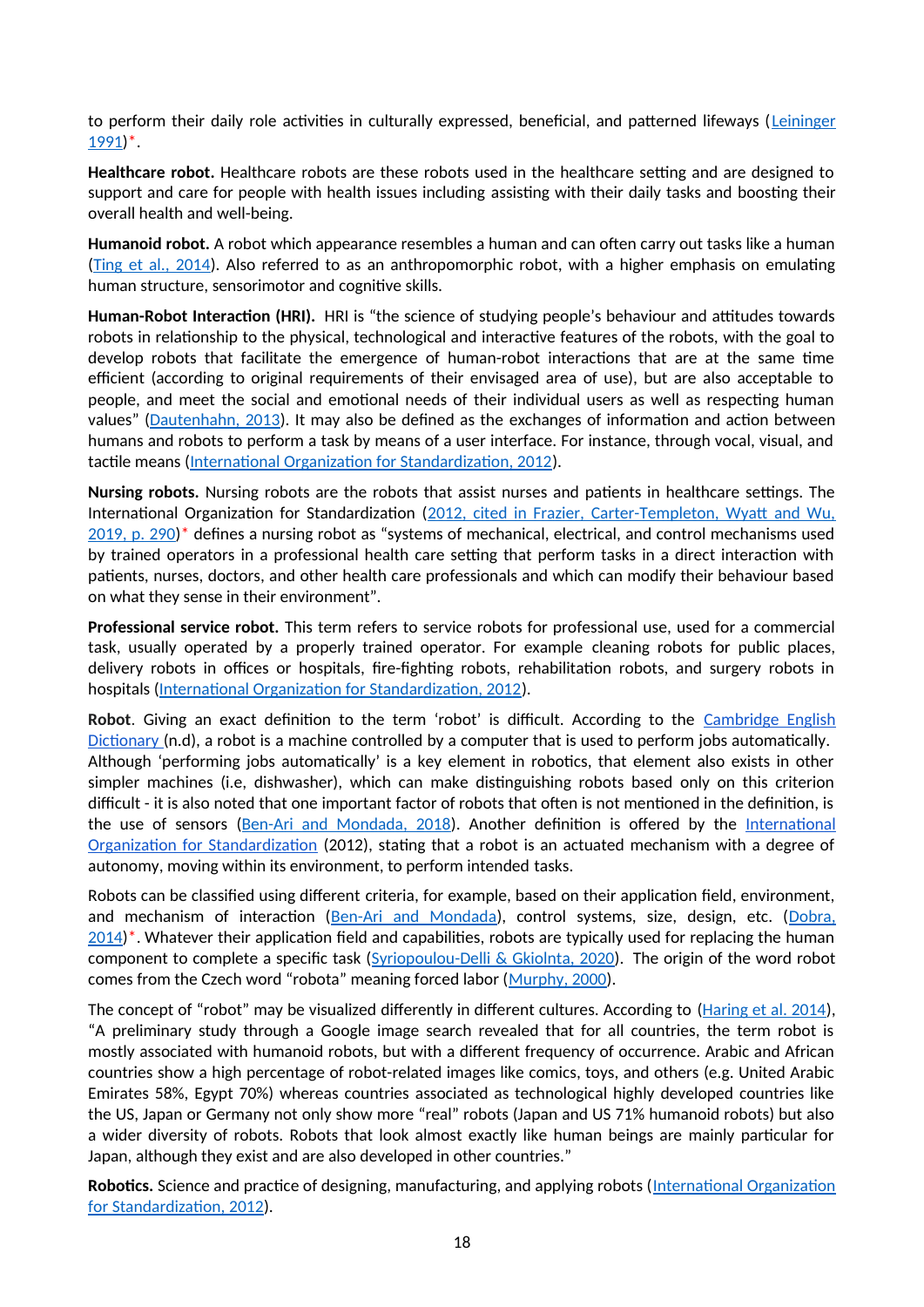**Social Robots.** A robot designed to interact with humans, with the ability to explicitly engage on a social and emotional level [\(Campa, 2016; p.106](https://www.researchgate.net/publication/308787576_The_Rise_of_Social_Robots_A_Review_of_the_Recent_Literature)): for this reason, it should follow social rules and interact in a socially acceptable fashion. For example, a robotic butler for humans would have to comply with established rules of good service. It should be anticipating, reliable, and most of all discreet.

A social robot is typically characterized by some (or full) autonomy when communicating and cooperating with humans, eventually making decisions. Social robots usually have a human-like appearance or at least some typical characteristics of humans: a human-like embodiment may signal to users that the agent affords social interactions, hence usually increasing the robot's acceptability. Zoomorphic and pet-like robots are also considered social robots. They may be used in different fields based on their capabilities: social robots are mainly used as educators for children and assistants for the elderly.

One of the most well-known social robots is Sophia, developed by Hanson Robotics. Sophia is a social humanoid robot that can display more than 50 facial expressions. Other popular social robots are NAO and Pepper by SoftBank Robotics.

Social robots such as NAO, Pepper, Paro, Huggable, Tega, and Pleo have been increasingly used in healthcare settings. Other notable examples of social robots include ASIMO by Honda, Jibo, Moxi, and Kaspar, designed by the University of Hertfordshire to help children with autism learn responses from the robot through games and interactive play have. Individuals with cognitive impairments, such as dementia and Alzheimer's disease, may also benefit from social robots. Because of their supportive element in health care settings, some social robots are labelled as "assistive," giving birth to the term Socially Assistive Robot (SAR).

**Socially assistive robot (SAR).** The combination of Assistive Robots and Social Robots is called a Socially Assistive Robot (SAR). SAR is a type of robot whose primary goal is to create close and effective interaction with a human user for the purpose of providing company, fostering independent living, giving assistance, and achieving measurable progress in convalescence, rehabilitation, learning, etc. alongside or instead of physical aid [\(Winkle et al., 2020\)](https://www.researchgate.net/publication/331576322_Mutual_Shaping_in_the_Design_of_Socially_Assistive_Robots_A_Case_Study_on_Social_Robots_for_Therapy).

SARs share with Assistive Robots the goal to provide assistance to human users but put the emphasis on assistance through social interaction.

SARs are complex types of robots since they need to mimic human behaviour as much as possible to create the image of a personality and human-like interaction. These two objectives allow the platform to generate empathy with the users and develop more efficient communication with them. Also, by adequately reacting not only to the person but the environment as well, the robot may be capable of performing multiple tasks.

### *What the research says*

- **European Data Protection Supervisor (2016) Artificial Intelligence, Robotics, Privacy and Data Protection.** This is a background document for the 38th International Conference of Data Protection and Privacy Commissioners in Marrakech. The 4th chapter, 'Background information' (starting on page 18), provides useful information about artificial intelligence prospects and provides different definitions of AI and robotics. It also describes where the term 'robot' originates from. For further reading, please click [here.](https://edps.europa.eu/sites/default/files/publication/16-10-19_marrakesh_ai_paper_en.pdf)
- **Haidegger, T. et al. (2013) Applied ontologies and standards for service robots.** *Robotics and Autonomous Systems* **61, 1215-1223.** This article explores the need to develop robotics ontology and standards, beneficial for both users and manufacturers in relation to service robots. Authors also present in the paper how standards and ontologies can better describe the current complex world for robotic applications. For instance, Haidegger, T. et al. (2013, p1218) note that "Without ontologies, it is very difficult to establish a common vocabulary to represent all the knowledge involved. A lack of these can cause inconsistencies and hide the interaction between the various elements of the system." Full text is available [here](https://www.academia.edu/11603541/Applied_ontologies_and_standards_for_service_robots).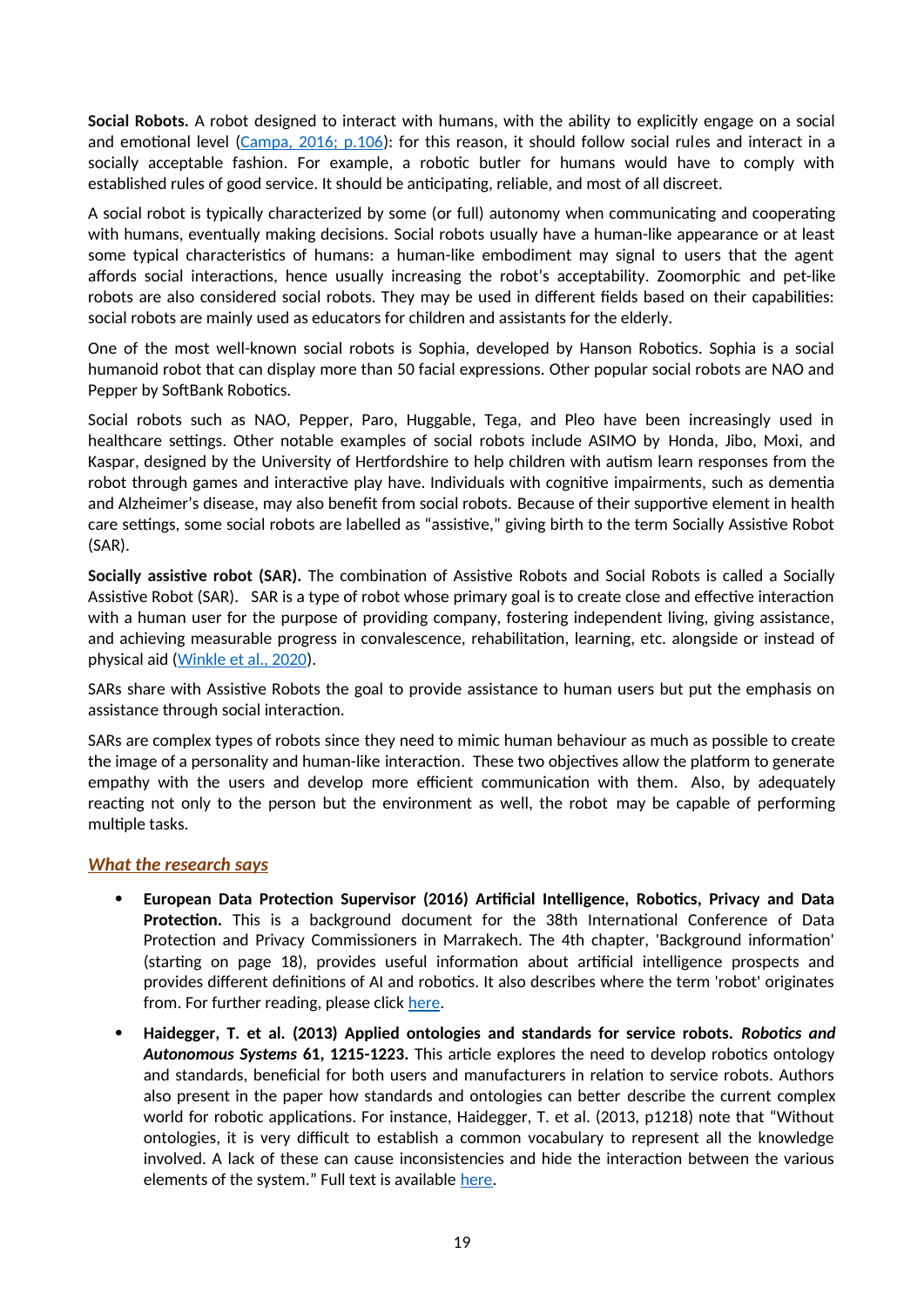- **Harper, C., Dogramadzi, S., & Tokhi, O. (2009). Developments in vocabulary standardisation for robots and robot devices. In O. Tosun, H. Akin, M. Tokhi, & G. Virk (Eds.), Mobile Robotics Solutions and Challenges: Proceedings of the Twelfth International Conference on Climbing and Walking Robots and the Support Technologies for Mobile Machines, Istanbul, Turkey, 9-11 September 2009, 155-162. World Scientific Proceedings.** A group of international robotics experts in 2007 initiated the development of new terms and regulations to modify the current robotics standard, ISO 8373. Although ISO 8373 has now been updated, this paper provides an overview of the progress of the working group and the associated challenges in updating the international robotics vocabulary terms. Full text is available [here](https://uwe-repository.worktribe.com/output/992555/developments-in-vocabulary-standardisation-for-robots-and-robot-devices).
- **Lorenčík, D., Tarhanicova, M. and Sinčák, P. (2013) Influence of Sci-Fi Films on Artificial Intelligence and Vice-Versa. 2013 IEEE 11th International Symposium on Applied Machine Intelligence and Informatics (SAMI).** This paper introduces plots about selected sci-fi movies and describes the technology used in the films concerning robotics and AI. Authors then compare the technology from the films to the technology in use or subject of research in real life and discuss the contribution of sci-fi movies for AI and robotics. Full text is available [here](https://www.academia.edu/3055968/Influence_of_Sci-Fi_Films_on_Artificial_Intelligence_and_Vice-Versa?auto=download).
- **Nocks, L. (2017) 500 years of humanoid robots automata have been around longer than you think. IEEE Spectrum Volume 54 Issue 2017 pp 18–19.** Nocks discusses in a short article how the dream of humanoid robots dates back more in time than we could think of. The author also briefly talks about an exhibition about robots that was touring in the United Kingdom until 2019. Full text is available [here](https://ieeexplore.ieee.org/stamp/stamp.jsp?tp=&arnumber=8048830).
- **Bartneck, C. (2004) From Fiction to Science A cultural reflection on social robots, CHI2004 Workshop on Shaping Human-Robot Interaction, Vienna.** This paper explores the culture of human-robot interaction concepts in science fiction, including some of the most famous work related to robots and AI filmed before 2004. Bartneck (2004) concludes that concepts about human-robot interaction that have been popularised by fiction can strongly influence people's feelings about the unknown. Full text is available [here](https://www.researchgate.net/publication/200508207_From_Fiction_to_Science_-_A_cultural_reflection_on_social_robots).

### *What do national legislation and international/European treaties and conventions say on the topic?*

- **The International Organization for Standardization (ISO)** is a global federation of national standards bodies. The ISO has developed the following standard named **ISO 8373:2012 Robots and robotic devices — Vocabulary**, which provides definitions and explanations of the most common terms in relation to robots and robotic devices operating in industrial and non-industrial environments. Accessible [here](https://www.iso.org/obp/ui/#iso:std:iso:8373:ed-2:v1:en) (available in English and French)
- **The European Commission** has published a document, 'A Definition of AI: Main Capabilities and Disciplines', developed by the Independent High-Level Expert Group on Artificial Intelligence set up by the European Commission in 2018. The authors of this document expand the definition of AI by clarifying certain terms and propose an updated definition of AI (see above). Available [here.](https://digital-strategy.ec.europa.eu/en/library/definition-artificial-intelligence-main-capabilities-and-scientific-disciplines)

# **PRACTICAL COMPONENT**

### *Learning Activities*

Activity 1: Watch a video and explain terms

 After reading through the provided information about terms and definitions and navigating through the 'what research says' and 'what international/... treaties say' chapters, watch the following video from HARDWired by clicking [here](https://www.wired.com/video/watch/hardwired-so-what-is-a-robot-really) (3min. 53 sec.)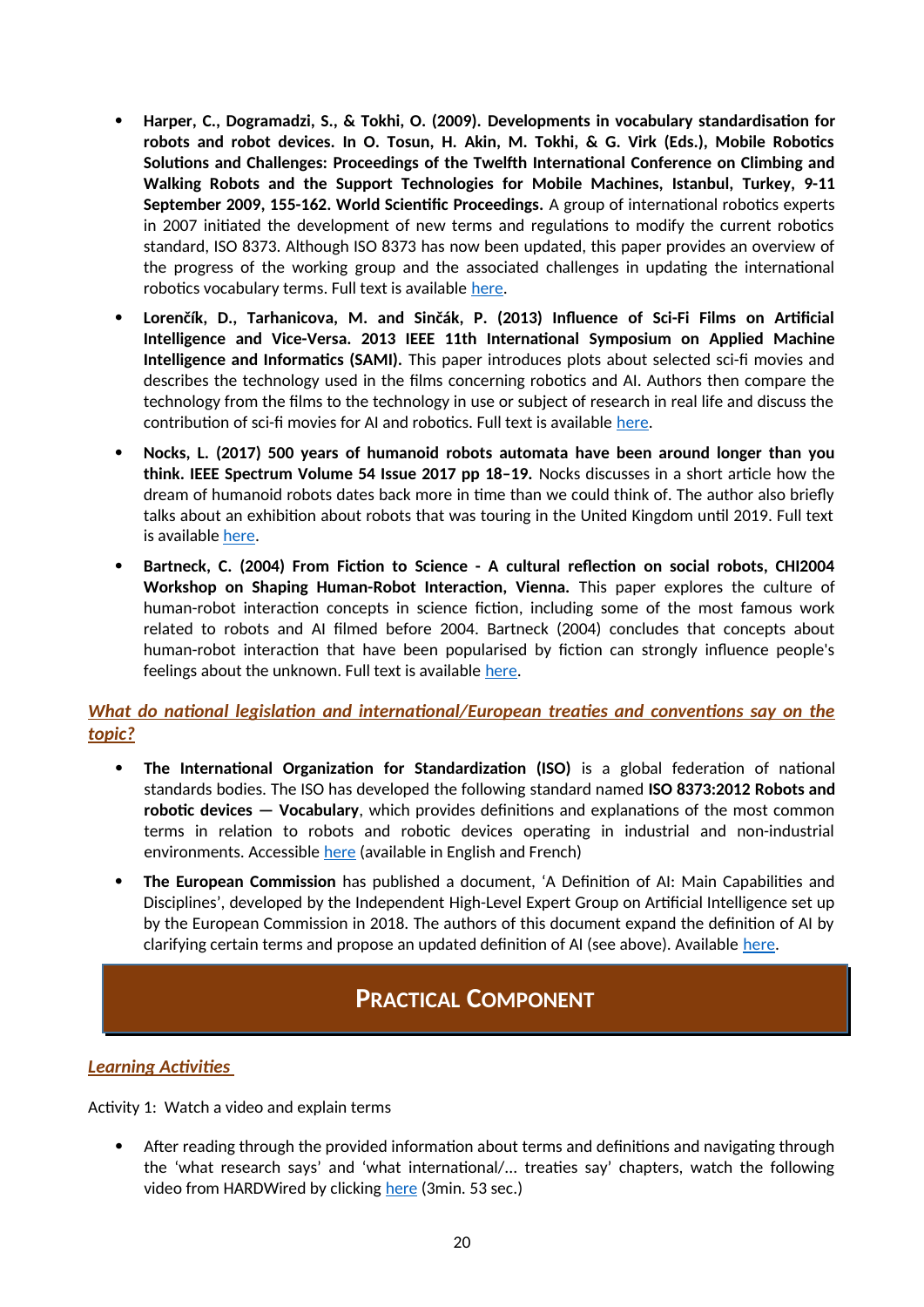- Now visit the following [webpage](https://robots.ieee.org/learn/what-is-a-robot/). On the right-hand side, you can see two play buttons. Press play, and listen to how two roboticists discuss what the term "robot" means to them (audio length: 2minutes 20 seconds).
- Considering all your learning and knowledge, provide a solution to this situation: imagine you meet a person from the past who has no idea about modern-day technologies. You are asked to explain to them the terms 'robot' and 'artificial intelligence.' In your own words (max 200 words), write how you would explain these terms and post your answer on the discussion board of the social platform for collaborative learning.
- Read answers from other participants, choose the one you like the best, and leave a comment.
- Resources needed: online [video](https://www.wired.com/video/watch/hardwired-so-what-is-a-robot-really); [webpage](https://robots.ieee.org/learn/what-is-a-robot/); Word or other software for writing; social platform for collaborative learning.
- Duration of activity: 15min.

#### Activity 2: Reflection

- Taking into account all your learning during this topic, reflect on the following questions and post your opinion on the discussion board of the social platform for collaborative learning:
	- o Can you name three terms about which you learned or gained more knowledge?
	- $\circ$  Why do you think it important to know the terms and definitions when learning something new?
	- $\circ$  Do you have any terms or abbreviations connected to AI and robotics that have not been mentioned in this tool but you wished to know about? If yes, could you name them?
- Resources needed: social platform for collaborative learning.
- Duration of activity: 10 min.

### **ASSESSMENT COMPONENT**

### *Assessment Activities*

Activity 1: Drag and drop to complete the text.

- Go to the following [address](https://www.goconqr.com/en-US/quiz/36797714/iene-10-learning-unit-1-1-assessment) and play the short 'drag and drop' quiz.
- Resources needed: GoCongr, a tool for online Questionnaires; social platform for collaborative learning.
- Post your results on the social platform for collaborative learning.
- Duration: 3 minutes.

# **EVALUATION COMPONENT**

### *Participants to evaluation*

The online evaluation questionnaire of each Learning unit is completed by the MOOC participants (students and student/facilitators) on Survey Monkey

#### *What to evaluate*

The Learning Unit's evaluation criteria are: coverage of the identified learning needs, innovation, quality of the content and training materials, intuitive and friendly presentation , relevance of learning activities, and efficiency for achieving established learning outputs.

Please, complete this online evaluation of the learning unit by clicking on this link: